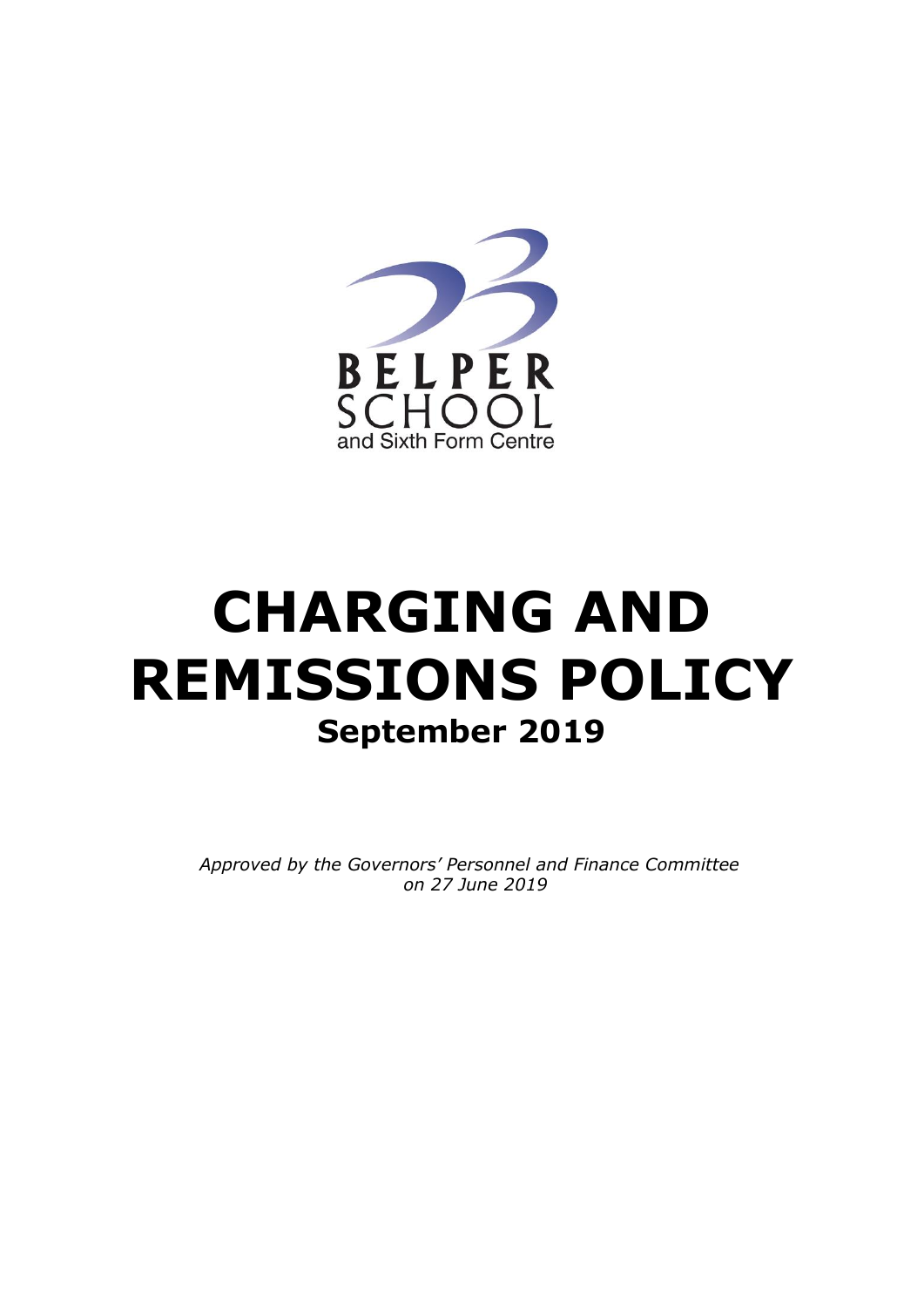

## 1 Review Procedures

This Policy will be reviewed on an annual basis by the Governing Body's Personnel & Finance Committee and will be adjusted in line with any subsequent guidelines from the DFE or Local Authority.

## 2 Aims

This Policy sets out the School's attitude to charging and remissions, describes each type of activity that will be charged for and explains when charges will be made.

# 3 Principles

- 3.1 All education provided within school hours will be free. This includes materials, equipment, and transport provided in school hours by the Local Authority or by the school to carry pupils between the school and an activity. "School hours" are those when the school is actually in session, and do not include the break in the middle of the school day.
- 3.2 Information about school hours is provided on the school website in the Information Booklet for Parents/Carers of New Students.
- 3.3 The school may invite parents and others from time to time to make a voluntary contribution towards any part of the school's work, and to permit the provision of activities which might not otherwise be possible. Parents will be informed of the decision to ask for contributions at the planning stage of activities. Planned activities may be cancelled if financial support is not forthcoming. No student will be left out of any activity provided in school time because his/her parents cannot or will not make a voluntary contribution. Parents may be asked to make a voluntary contribution towards activities taking place in school time, or towards activities which are a necessary part of the National Curriculum, or towards activities that form part of the school's basic curriculum for religious education.
- 3.4 Parents will be asked to meet the full cost of optional extra activities which happen outside school hours, where these activities are not a necessary part of the National Curriculum or religious education.
- 3.5 Parents will be asked to meet the full cost of board and lodging, and to make a voluntary contribution towards travel expenses for residential courses in school time. These costs will be met for students whose parents are receiving certain benefits (see 4.1 below).
- 3.6 Charges and contributions requested are set to cover the anticipated costs. If the income from an activity exceeds the actual costs, the school will refund any surplus of **£3 or more** per student where the charge for the activity is **under £100**; and **£5 or more** per student where the charge for the activity is **£100 or more**. Any surplus of **less than £3** per student where the charge for the activity is **under £100**; and **less than £5** per student where the charge for the activity is **£100 or more** is transferred to the Enrichment Support Account in the Private School Fund. The Enrichment Support Account has the following purpose: to support the provision of enrichment activity for students including providing planned subsidies for whole year group activities, clearing small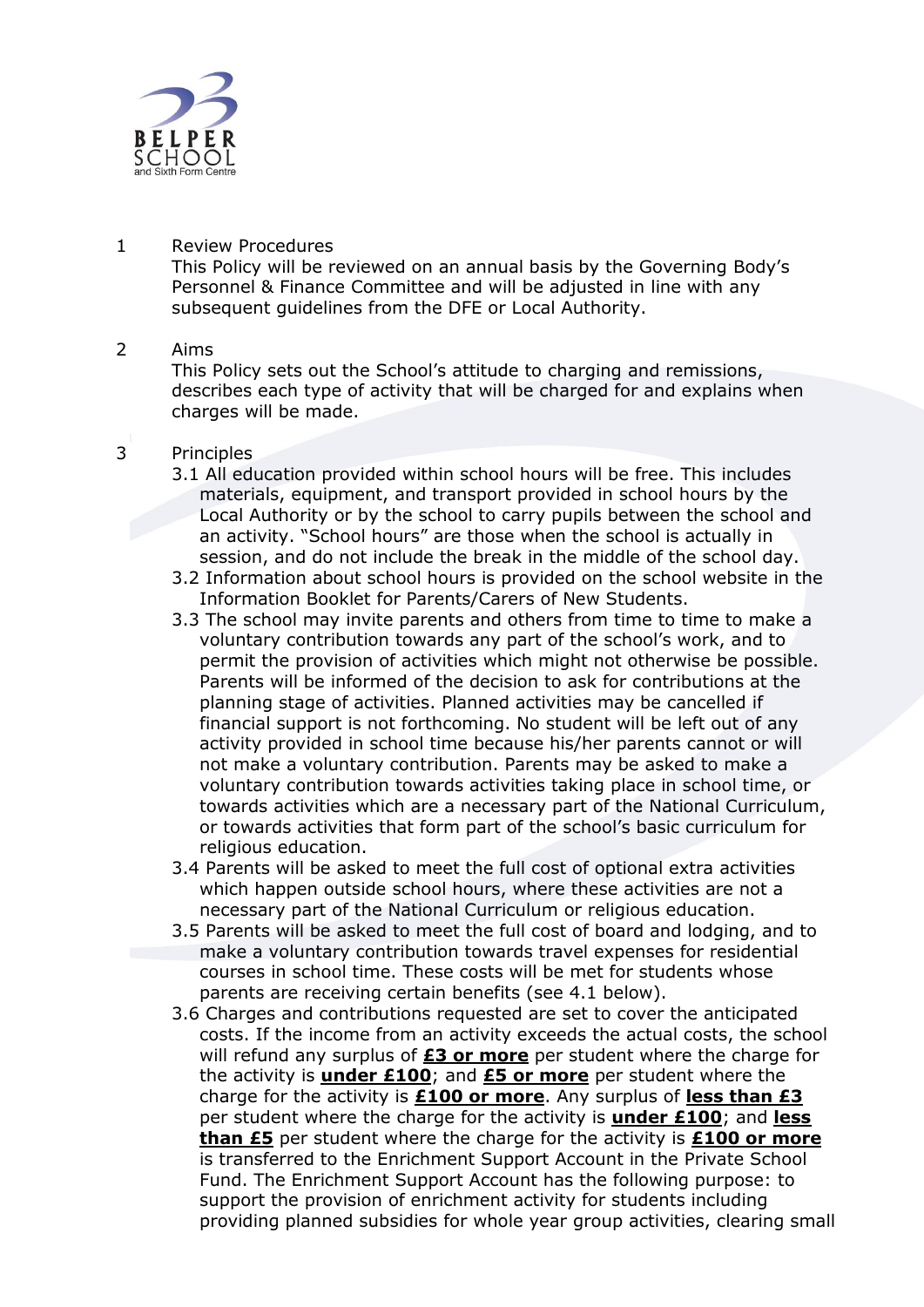

unplanned deficits on activities and helping with the cost of transport to school fixtures and competitions. (Previously such surpluses were transferred to a Student Support Account which benefited students in receipt of free school meals: government support for these students has now been provided through the Pupil Premium.) Pupil Premium funding from the Government is used to make up any difference between the voluntary contribution offered by students who meet the Pupil Premium criteria, and the amount requested to fund the item or activity. The criteria for Pupil Premium support is defined by the Government and includes students who have been entitled to free school meals at any time in the previous 7 years; who have a parent in the armed forces; or who are adopted from care. Parents/carers of Pupil Premium students are invited to offer the voluntary contribution that they can make on their consent form reply slip (or on a separate form as appropriate), and the balance will be funded by the school.

- 3.7 For the Duke of Edinburgh Award Scheme, charges and contributions requested are set to cover the anticipated costs. These include the enrolment fee, a contribution to the school's annual licence and the expected cost of the expeditions. A small contribution to the provision and maintenance of resources and equipment is also included. Contributions in excess of the actual costs for the academic year are transferred to the Duke of Edinburgh Legacy Account in the Private School Fund. The Duke of Edinburgh Legacy Account has the following purpose: to support the provision of Duke of Edinburgh Award activity for future students including investing in resources, equipment and training, providing planned subsidies, clearing small unplanned deficits on activities, and encouraging participation.
- 3.8 A charge may include an allowance for the cost of teachers from the school who supervise optional extra activities, but only if those teachers have been given a separate contract or formal letter asking him or her to provide a service on a particular occasion to provide the optional extra.
- 3.9 Parents will be asked to meet the costs of private music or drama tuition in full, where tuition is given either to an individual student or to students in groups of up to four.
- 3.10 General fundraising and sponsorship may be used to permit additional activities.
- 3.11 Where voluntary contributions and payments for optional extras are made, these will in general be non-refundable (other than after the event as outlined in 3.6). This applies to deposits and to subsequent payments. Refunds or partial refunds may sometimes be made in circumstances where the school can save some or all of the cost relating to that cancellation, for example where a supplier will offer a refund. In many cases, however, the school will have had to make a firm booking with suppliers and will remain liable for the full payment.
- 4 Charging Structure
	- 4.1 Residential courses in school time: parents / guardians will be asked to meet the full cost of board and lodging, and to make a voluntary contribution towards travel expenses. The school will meet these costs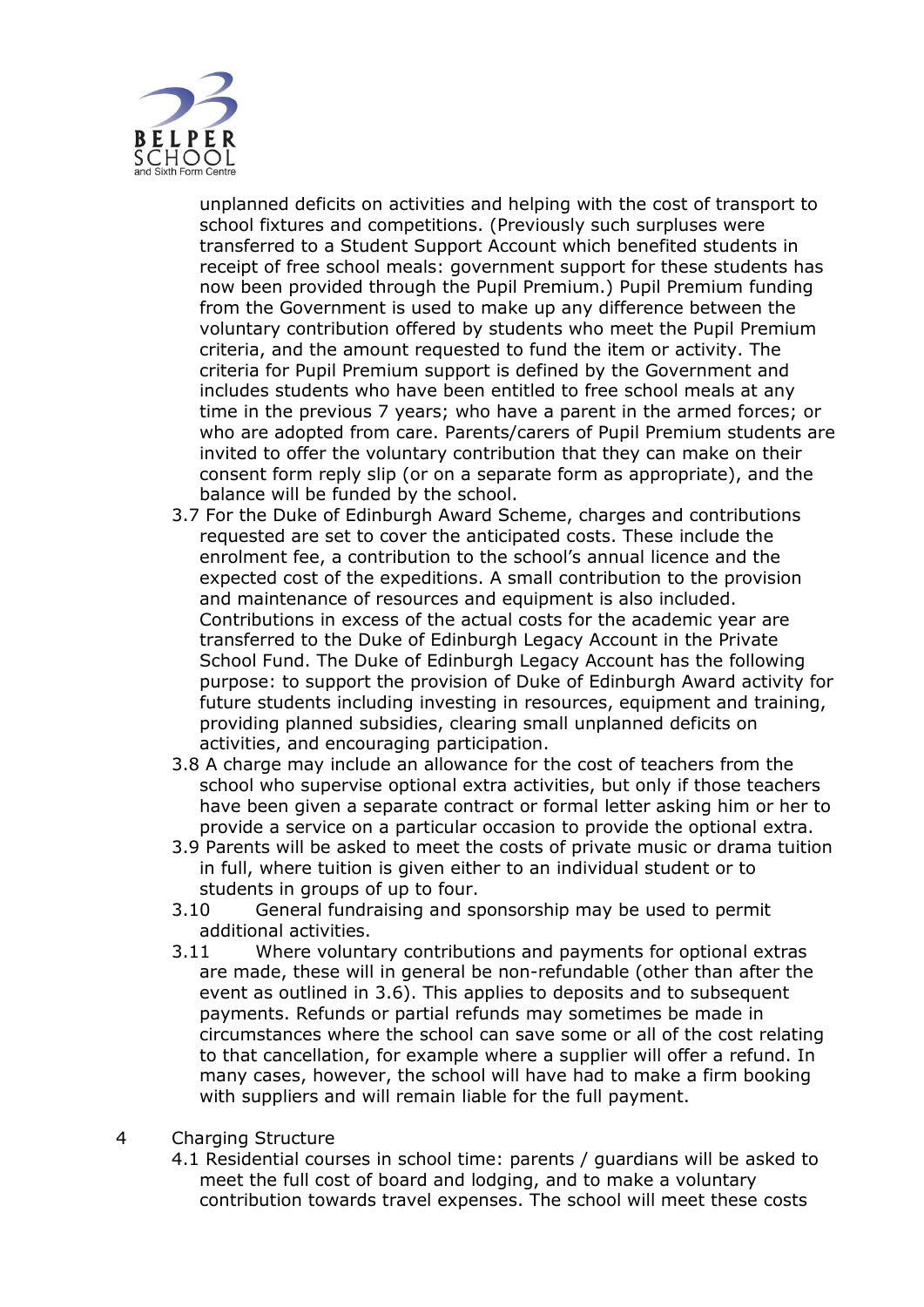

for children who are entitled to free school meals. The school will do its best to offer assistance in any case where there is hardship.

4.2 Activities outside school hours and not within the National Curriculum (ranging from holiday visits abroad to school matches) are classed as "optional extras". Parents / guardians may be asked to meet the full cost of these activities. In the case of residential experience, every effort would be made to offer value for money but the cost may be quite high. It is intended that school-based extra curricular activities should be free or very low cost. The school will do its best to offer assistance in any case where there is hardship.

|                   | 4.3 Activities in school time and / or within the National Curriculum:    |
|-------------------|---------------------------------------------------------------------------|
|                   | parents/ guardians may be asked to make a voluntary contribution.         |
|                   | Voluntary contributions are likely to be requested of parents as follows: |
| Year 7            | Humanities: 1 day trip, 3 weeks' notice, cost <b>£10-£20</b>              |
|                   | Enrichment: 1 visit to a theatre production, 3 weeks' notice,             |
|                   | cost £10-£20                                                              |
|                   | Enrichment Week: programme of events possibly including                   |
|                   | an overnight stay, cost £50-£100                                          |
|                   | PSE: 1 day trip, 3 weeks' notice, cost £10-£20                            |
| Year <sub>8</sub> | Humanities: 1 day trip, 2 weeks' notice, cost <b>£10-£20</b>              |
|                   | Christmas Enrichment: 1 visit, students choose from a                     |
|                   | selection of activities whose cost ranges from free of                    |
|                   | charge to £30                                                             |
|                   | Enrichment Week: students choose from a booklet of                        |
|                   | activities whose cost ranges from free of charge to £500                  |
|                   | for a trip abroad                                                         |
| Year 9            | Humanities: 2 day trips, 2-3 weeks' notice, cost approx                   |
|                   | £10-£35 per trip                                                          |
|                   | Christmas Enrichment: 1 visit, students choose from a                     |
|                   | selection of activities whose cost ranges from free of                    |
|                   | charge to £30                                                             |
|                   | Enrichment Week: students choose from a booklet of                        |
|                   | activities whose cost ranges from free of charge to £500                  |
|                   | for a trip abroad                                                         |
| Year 10/11        | Humanities: 3 day trips, 2 weeks' notice, cost <b>£10-£15</b> per         |
|                   | trip                                                                      |
|                   | Maths: 1 day trip, 3 weeks' notice, cost £5-£10                           |
|                   | Drama: 3 evening trips, 3 weeks' notice, cost approximately               |
|                   | £15 per trip                                                              |
|                   | Textiles: 1 day trip, 3 weeks' notice, cost £15-£20                       |
|                   | Art: 2 day trips, 3 weeks' notice, cost £15 - £50                         |
|                   | Christmas Enrichment: 1 visit, students choose from a                     |
|                   | selection of activities whose cost ranges from free of                    |
|                   | charge to £30                                                             |
|                   | Enrichment Week: students choose from a booklet of                        |
|                   | activities whose cost ranges from free of charge to £500                  |
|                   | for a trip abroad                                                         |
|                   | Duke of Edinburgh Award Scheme Bronze: certificated                       |
|                   | programme including a minimum of 2 expeditions (practice                  |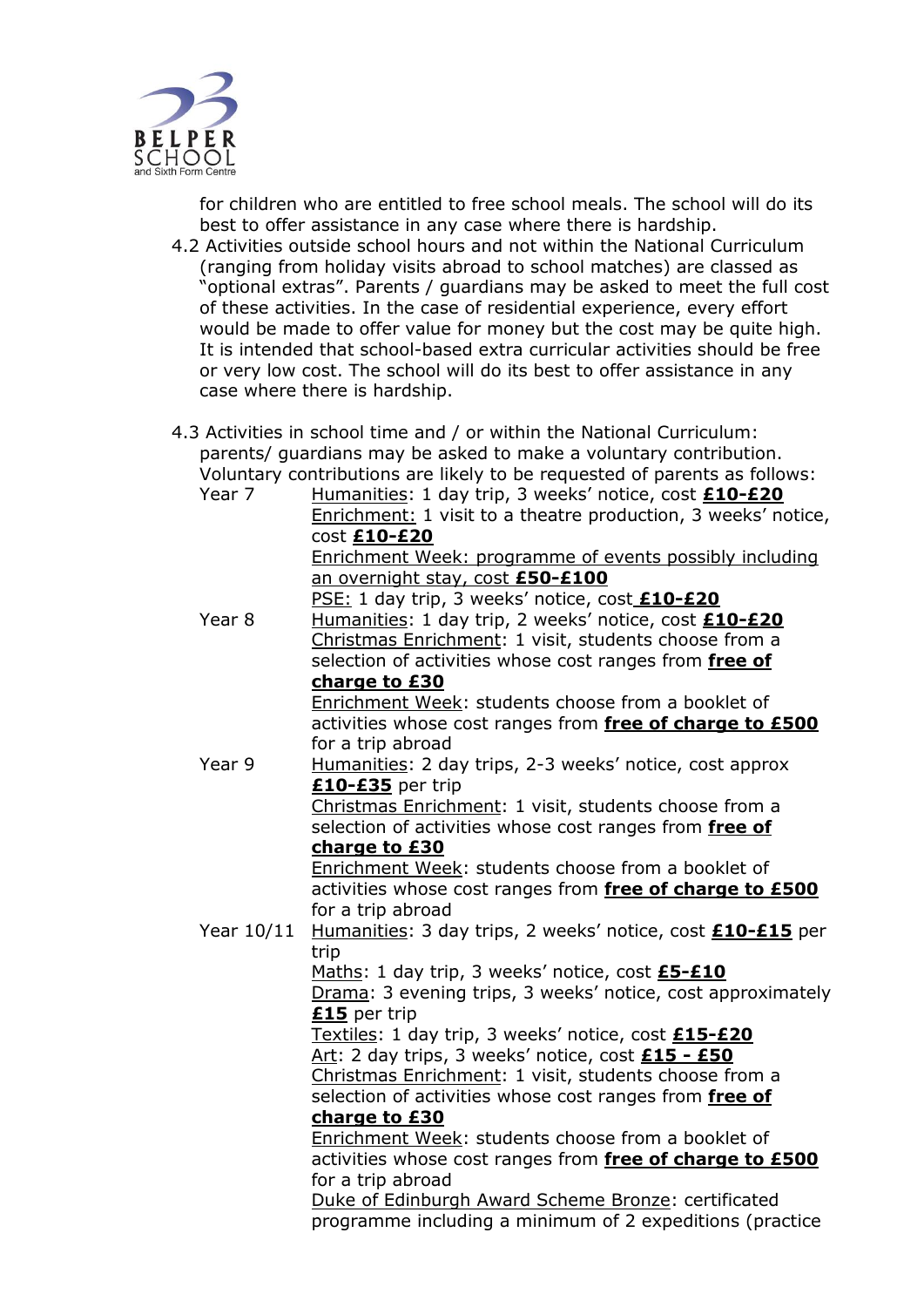

1 night, qualifier 2 nights), 3 weeks' notice, cost **£135- £150**

Duke of Edinburgh Award Scheme Silver: certificated programme including a minimum of 2 expeditions (practice 2 nights, qualifier 2 nights), 3 weeks' notice, cost **£170- £190**

Year 12/13 Humanities: 4 day trips, 2 weeks' notice, cost approx **£25** per trip (relates to specific A levels)

Maths: 2 day trips, 3 weeks' notice, cost **£5-£10** per trip Art: 1 trip, 3 weeks' notice, cost **£15 - £50**

Drama: 4 days trips, 2 weeks' notice, cost approx **£10** per trip

Psychology: 2 day trips, 4 weeks' notice, cost **£20 - £25 per trip.**

Health and Social Care: 1 day trip, 4 weeks' notice, cost **£10-£15**

Business: 2 day trips, 4 weeks' notice, cost **£15-£20** Christmas Enrichment: 1 visit, students choose from a selection of activities whose cost ranges from **free of** 

# **charge to £30**

Enrichment Week: students choose from a booklet of activities whose cost ranges from **free of charge to £500** for a trip abroad

Duke of Edinburgh Award Scheme Gold: certificated programme including a minimum of 2 expeditions (practice 2 nights, qualifier 4-5 nights), 3 weeks' notice, cost will be dependent on the number of students taking part and the agreed expedition locations

4.4 Voluntary contributions may be requested from parents to cover the cost of ingredients or materials for practical subjects, particularly where the finished article is kept by the student.

Year 7 Food Technology: students are asked to bring in ingredients or to make a voluntary contribution of **up to £2**, for approx 10 weeks and **up to 50 pence** per year for recipe books. Free copies of recipe books are available in the school library and on Weblearn

Technology (Resistant Materials, Graphics, Textiles and Electronics): a voluntary contribution of **£10** may be requested once a year

Art: a voluntary contribution of **up to £1** may be requested once a year

Year 8 Food Technology: students are asked to bring in ingredients or to make a voluntary contribution of **up to £2**, for approx 10 weeks and **up to 50 pence** per year for recipe books. Free copies of recipe books are available in the school library and on Weblearn

Technology (Resistant Materials, Graphics, Textiles and Electronics): a voluntary contribution of **£10** may be requested once a year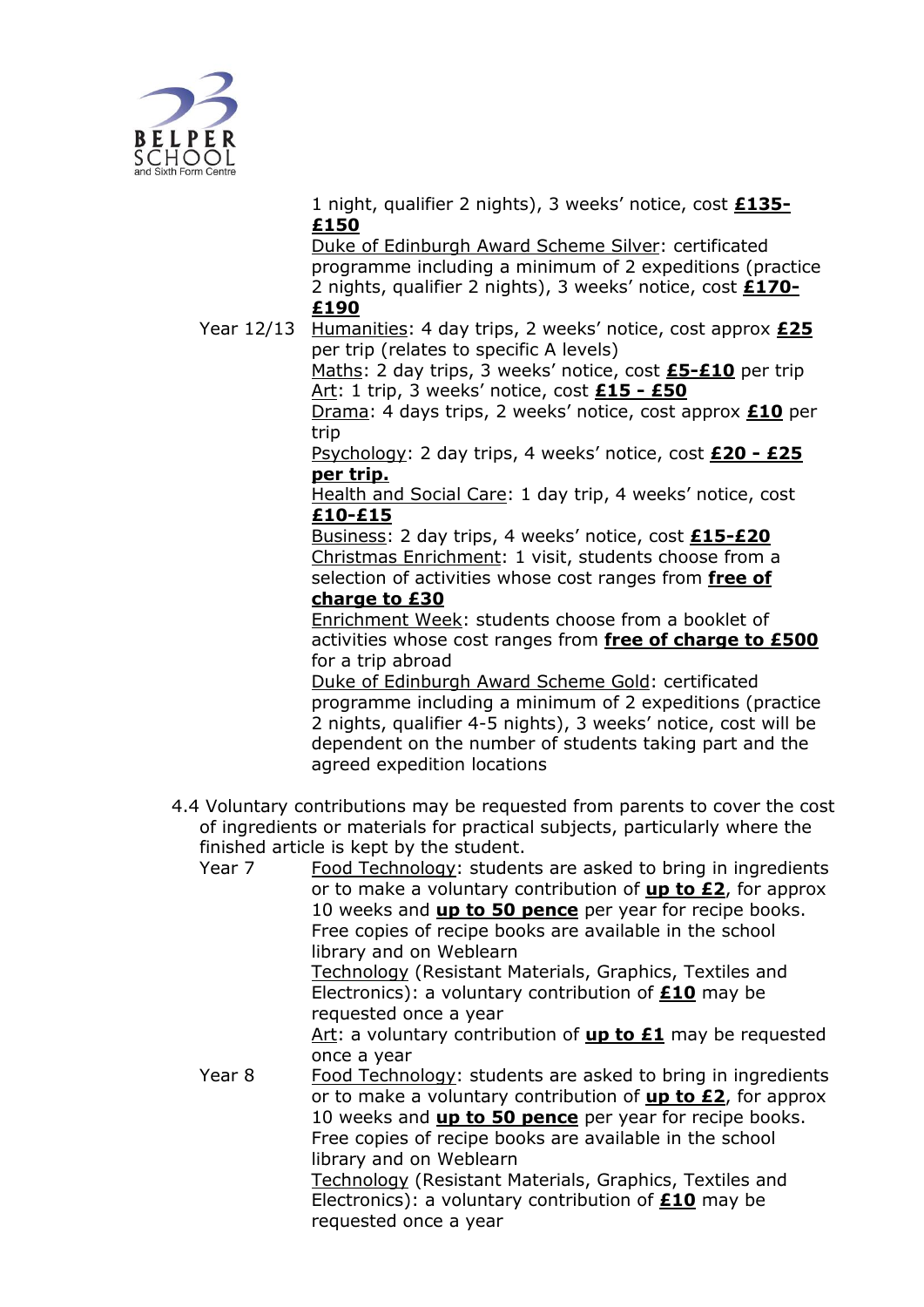

Art: a voluntary contribution of **up to £1** may be requested once a year

Year 9 Food Technology: students are asked to bring in ingredients or to make a voluntary contribution of **up to £2**, for approx 10 weeks and **up to 50 pence** per year for recipe books. Free copies of recipe books are available in the school library and on Weblearn

Technology (Resistant Materials, Graphics, Textiles and Electronics): a voluntary contribution of **£10** may be requested once a year

Art: a voluntary contribution of **up to £1** may be requested once a year

Year 10/11 Food Technology and Catering: students are asked to bring in ingredients or to make a contribution of **up to £2**, each week and **£1** per year for recipe books. Free copies of recipe books are available in the school library and on Weblearn Resistant Materials: a voluntary contribution of **£10** may be requested once a year. By exception, students may choose to undertake a larger project or one using more expensive materials. A larger contribution would be agreed with the student in advance in this circumstance. Students have the option to purchase revision books and software for £5 Electronics: a voluntary contribution of materials or **£10** per year may be requested. By exception, students may choose to undertake a larger project or one using more expensive materials. A larger contribution would be agreed with the student in advance in this circumstance. Students have the option to purchase revision books and software for £5 Graphics: a voluntary contribution of materials or **£10** may be requested once a year. Students have the option to purchase revision books and software for £5 Textiles: a voluntary contribution of materials and patterns may be requested once a term. Students have the option to purchase revision books and software for £5 Art: Fine Art/Graphics/Photography: a voluntary contribution of **up to £10** over the whole course may be requested for sketchbook and folder. An additional voluntary contribution of **up to £10** over the whole course may be requested for additional printing costs for Graphics and Photography students. Fine Art students may choose to undertake a project using canvas: a larger contribution would be agreed with the student in advance in this circumstance

Year 12/13 Costs will vary according to the student's choice of work. Average cost is **£10** per subject per year. By exception, students may choose to undertake a larger project or one using more expensive materials. A larger contribution would be agreed with the student in advance in this circumstance. English Literature students are expected to provide their